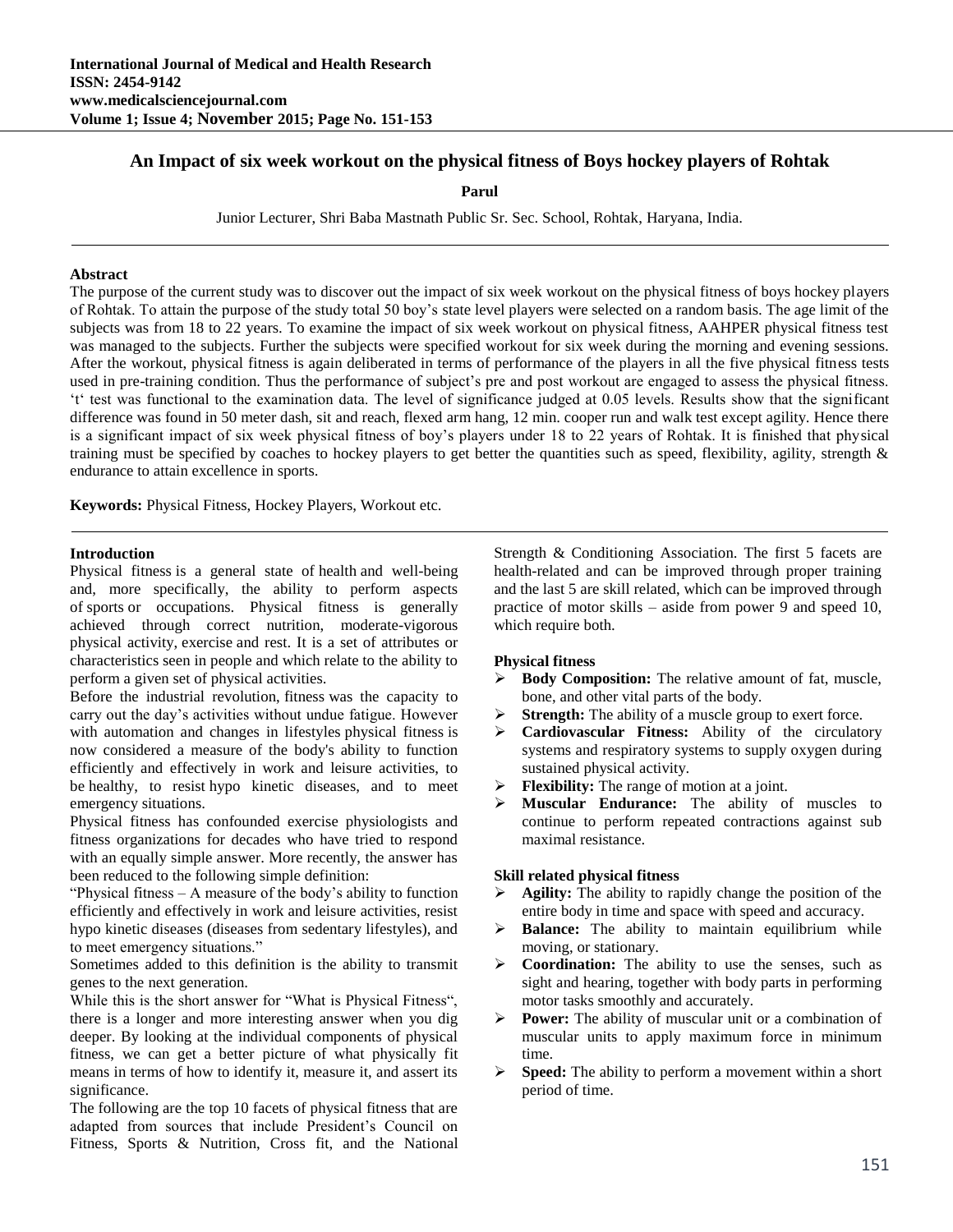### **Methodology**

### **Statement of the problem**

An impact of six week workout on the physical fitness of boy's hockey players of Rohtak.

### **Hypothesis of the study**

- 1) There would be a significant difference on the physical fitness performance of boy's hockey players in pre and post workout.
- 2) There would be a significant impact of workout on the physical fitness test performance of boy's hockey players.

# **Materials and Methods**

Subjects: The subjects for the current study consist of 50 boy's hockey players within the age of 18-22 years who have contributed in Haryana School State Hockey Tournament. The selected subject's physical fitness was considered in five motor tests-speed, flexibility, agility, strength and endurance. Further the sample was specified workout for six weeks during the morning and evening sessions. After the workout, physical fitness is again calculated in terms of presentation of the players in all the five physical fitness tests which were used in pre workout condition.

# **Statistical Analysis**

To attain the purpose of the study the data were statistically delighted and inferred in agreement with the rule. The Mean, Standard deviation and t-test is considered and data analyzed.

**Table 1:** Physical Tests Performance of Hockey boy's in two conditions (Pre and Post)

| <b>Tests</b> | <b>Condition</b> | Mean    | S.D     | 't' value |
|--------------|------------------|---------|---------|-----------|
| Speed        | Pre              | 11.83   | 0.623   | 4.285     |
|              | Post             | 9.38    | 0.537   |           |
| Flexibility  | Pre              | 15.59   | 5.746   | 5.273     |
|              | Post             | 21.91   | 5.938   |           |
| Agility      | Pre              | 13.53   | 0.827   | 2.567     |
|              | Post             | 12.21   | 0.712   |           |
| Strength     | Pre              | 10.41   | 6.839   | 7.356     |
|              | Post             | 17.49   | 9.273   |           |
| Endurance    | Pre              | 3296.56 | 639.393 | 6.883     |
|              | Post             | 3583.73 | 686.921 |           |

Significant level at 0.05

### **Analysis and Interpretation of Result**

Table 1 show that the pre test mean value of speed test performance of the pre test is 11.83 and post test is 9.38. The mean value illustrates that the hockey boy's have engaged more time to whole the given task in pre training while less time is taken in post workout condition. The standard deviation of speed in pre and post is 0.623 and 0.537 respectively. Whereas the 't' value is 4.285. The difference in mean score is significant at 0.05 level.

The mean value of flexibility test performance is 15.59 and post test is 21.91. The results demonstrate that flexibility is established to be enhanced after post workout. The S.D. of pre and post training is 5.746 and 5.938 respectively. Whereas the 't' value is 5.273 which is significant at 0.05 level.

The pre test mean value of agility test performance is 13.53 and post test mean value is 12.21. It illustrates that boy's have engaged more time to whole the given task in pre training while less time taken after pre workout condition. The S.D. of pre and post is 0.827 and 0.712 respectively. Whereas the 't' value is 2.567. Hence there was no significant difference was found in regard of agility.

It is also evident that the pre test mean value of strength test performance is 10.41 and post test mean value is 17.49. It designates that the hockey boy's strength is found better after post training condition. The S.D. of pre and post is 6.839 and 9.273 respectively. Whereas the 't' value is 7.356 which is significant at 0.05 level.

The pre tests mean value of 12 min. cooper run & walk test performance is 3296.56 and post test mean value is 3583.73. It specifies that hockey boy's have covered less distance in pre training while more distance is covered in post workout conditions. The standard deviation of endurance in pre and post is 639.393 and 686.921 respectively, whereas the 't' value is 6.883 significant at 0.05 level.

# **Conclusion**

Within the limitations of the current study, the following conclusions are drained on the basis of attaining results.

There is a significant difference in physical fitness test performances of speed, flexibility, agility, strength and endurance.

There is no significant difference was found in the physical fitness test performance of agility test performance between pre and post workout condition.

There is a significant impact of six week physical fitness workout on the performance of boy's hockey players of Rohtak.

# **Recommendations**

It is suggested that physical fitness workout must be specified by coaches to hockey players to get better the major quantities such as speed, flexibility, agility, strength and endurance to attain excellence in sports. Similar studies can be behaviour on other games and sports at the main level.

### **References**

- 1. Appe Gasti. Effect of six week training on the physical fitness performances of U-16 age group athletes, Asian Journal of Physical Education and Computer science in sports. 2011; 4(1):63-64.
- 2. https://en.wikipedia.org/wiki/Physical\_fitness
- 3. Bashir S, Malipati RK. A comparative study of Cardiovascular fitness between sports person and Nonsports Person, Research Journal of Physical Education Sciences. 2013; 1(5)11-13.
- 4. http://study.com/academy/lesson/what-is-physicalfitness-definition-importance.html.
- 5. Banarjee Barik. Effect of 6 weeks conditioning programme on some performance variables between tribal and non-tribal students NIS Scientific Journal. 1994;  $17:2.$
- 6. http://www.builtlean.com/2012/02/21/physical-fitness.
- 7. Bolocock CF. Physical fitness of Dalware Boys and girls in grade five through Twelve Completed Research in Health, Physical Education and Recreation, 1964; 6:60.
- 8. https://en.wikipedia.org/wiki/Hockey